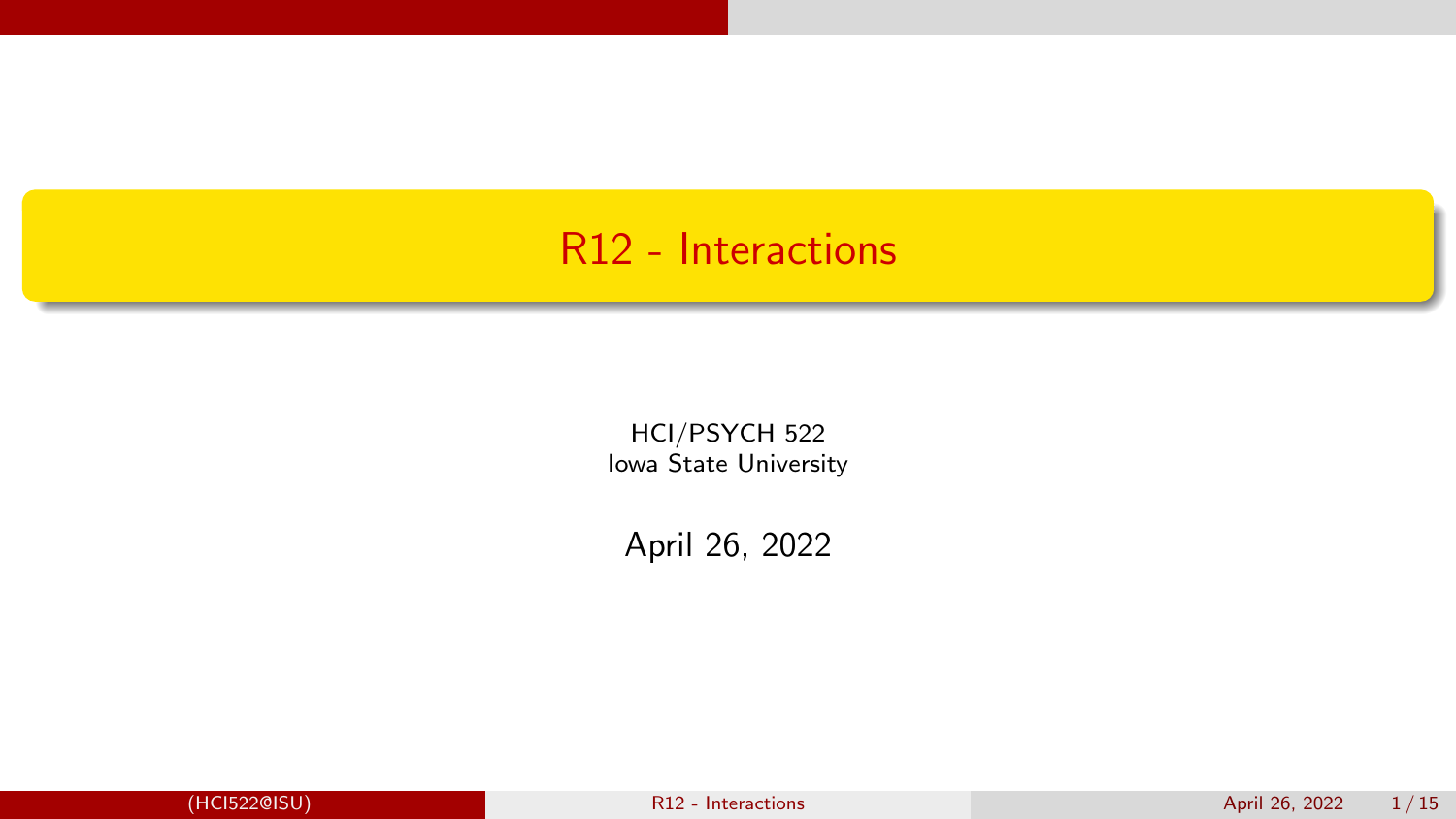#### [Interactions](#page-1-0)

#### <span id="page-1-0"></span>Independent variables

- Functions  $(f(X))$
- Dummy variables for categorical variables  $(X_1 = I))$
- Higher order terms  $(X^2)$
- Additional explanatory variables  $(X_1, X_2)$
- Interactions  $(X_1X_2)$ 
	- Continuous-continuous
	- Continuous-categorical
	- Categorical-categorical

#### Definition

Two independent variables are said to interact if the effect that one of them has on the mean of the dependent variable depends on the value of the other.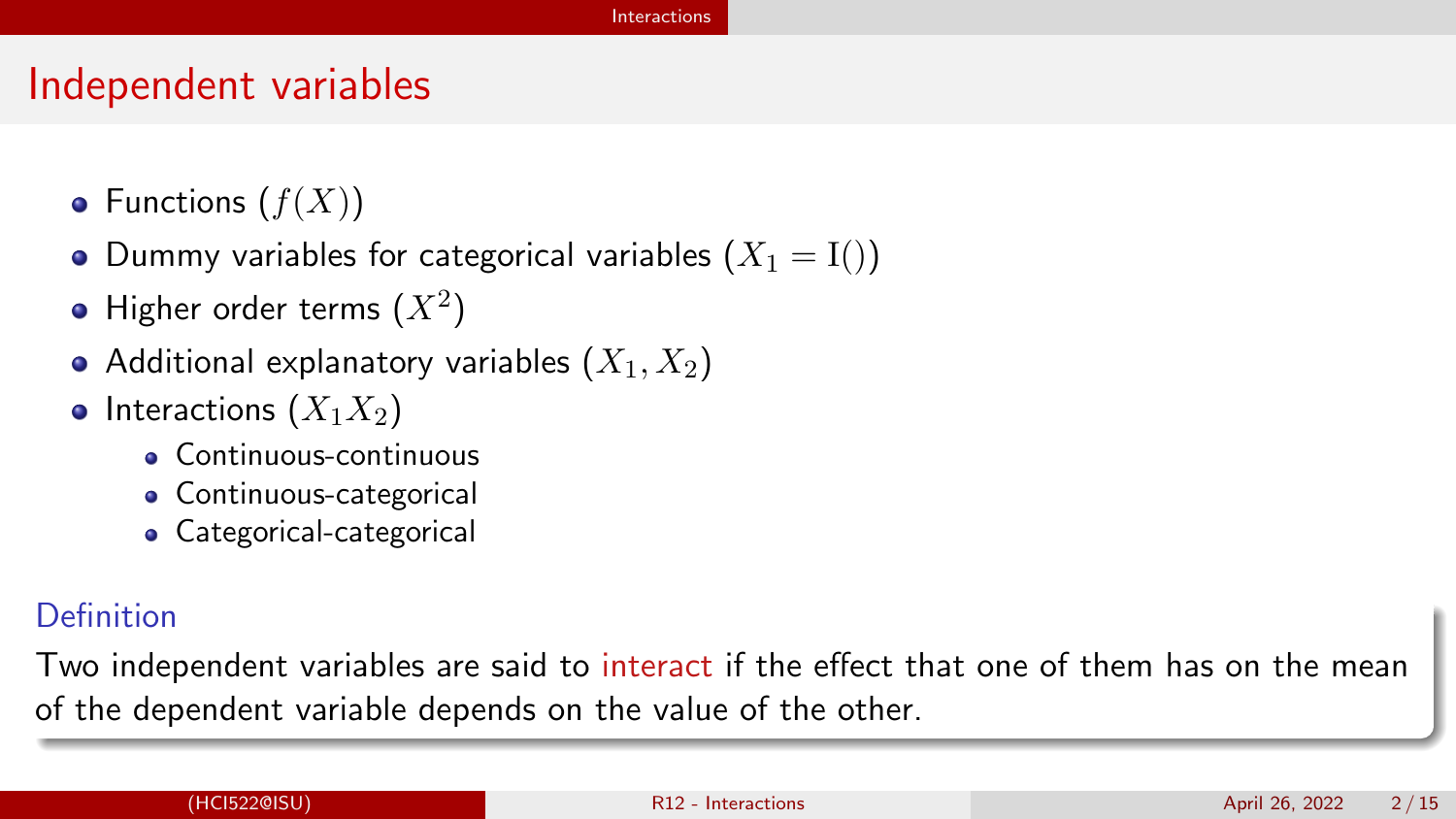#### When to include interaction terms

Adapted from The Statistical Sleuth (3rd ed) page 250:

- when a research question pertains to an interaction
- when good reason exists to suspect an interaction or
- when statistical evidence exists to include the interaction.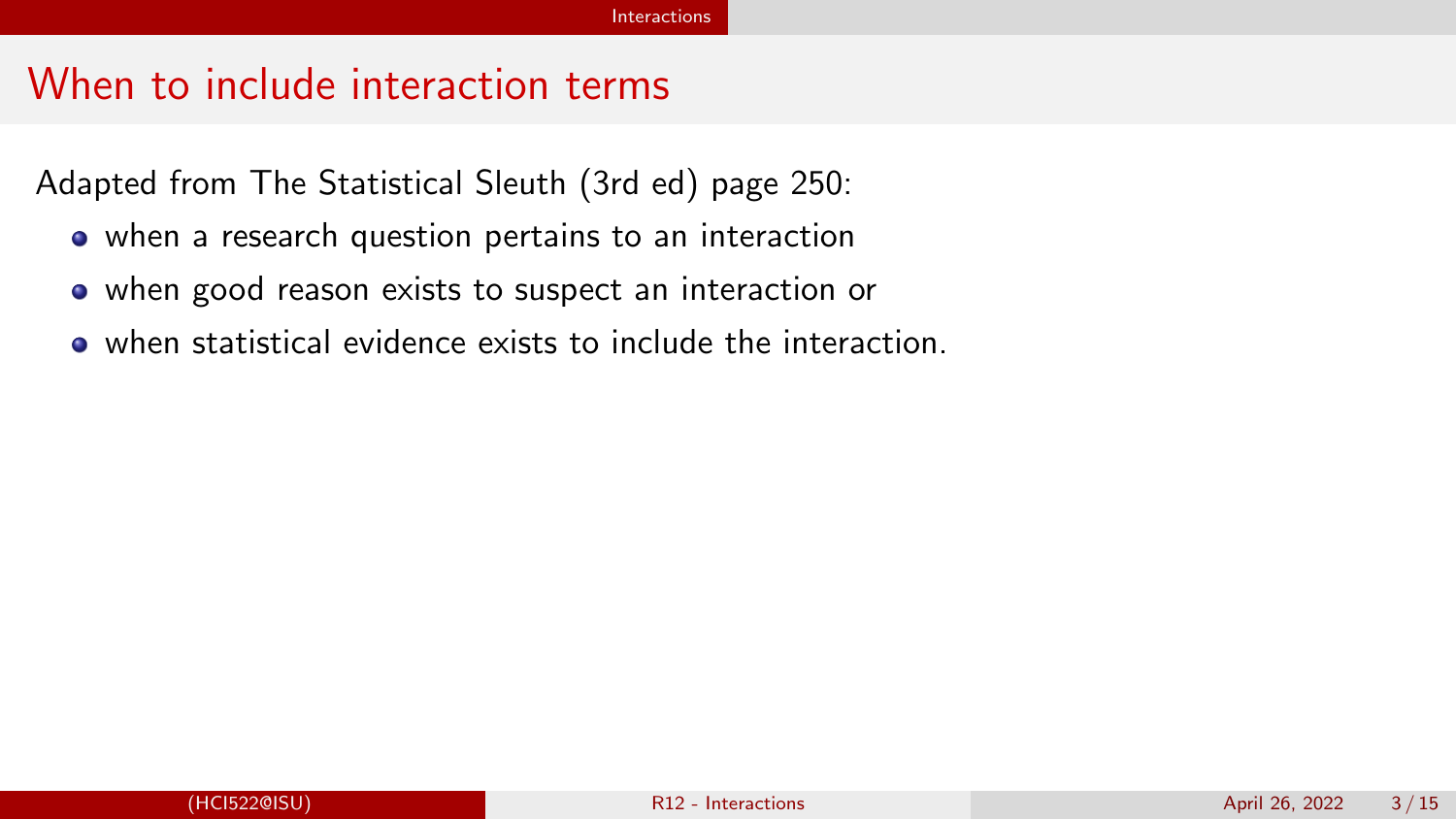#### <span id="page-3-0"></span>R code for interaction

```
longnosedace <- read_csv("longnosedace.csv")
lm\_dace \leftarrow lm(log(count) \sim do2 + no3 + do2:no3, data = longnosedace)
summary(lm_dace)$coef
```

| ## |                                                            |  | Estimate Std. Error $t$ value $Pr(>\vert t \vert)$ |  |
|----|------------------------------------------------------------|--|----------------------------------------------------|--|
|    | ## (Intercept) -1.9149442 2.25394656 -0.8495961 0.39876678 |  |                                                    |  |
|    | $##$ do2                                                   |  | 0.5111851 0.26781104 1.9087529 0.06085177          |  |
|    | ## no3                                                     |  | 1.0972513 0.85554847 1.2825121 0.20436193          |  |
|    | ## do2:no3                                                 |  | $-0.1023408$ 0.09821613 $-1.0419953$ 0.30139605    |  |

```
lm\_dace2 \leq lm(log(count) \sim do2 * no3, data = longnosedace)
summary(lm_dace2)$coef
```

| ## |                                                            | Estimate Std. Error $t$ value $Pr(>\vert t \vert)$ |  |
|----|------------------------------------------------------------|----------------------------------------------------|--|
|    | ## (Intercept) -1.9149442 2.25394656 -0.8495961 0.39876678 |                                                    |  |
|    | $##$ do2                                                   | 0.5111851 0.26781104 1.9087529 0.06085177          |  |
|    | ## no3                                                     | 1.0972513 0.85554847 1.2825121 0.20436193          |  |
|    | ## do2:no3                                                 | $-0.1023408$ 0.09821613 $-1.0419953$ 0.30139605    |  |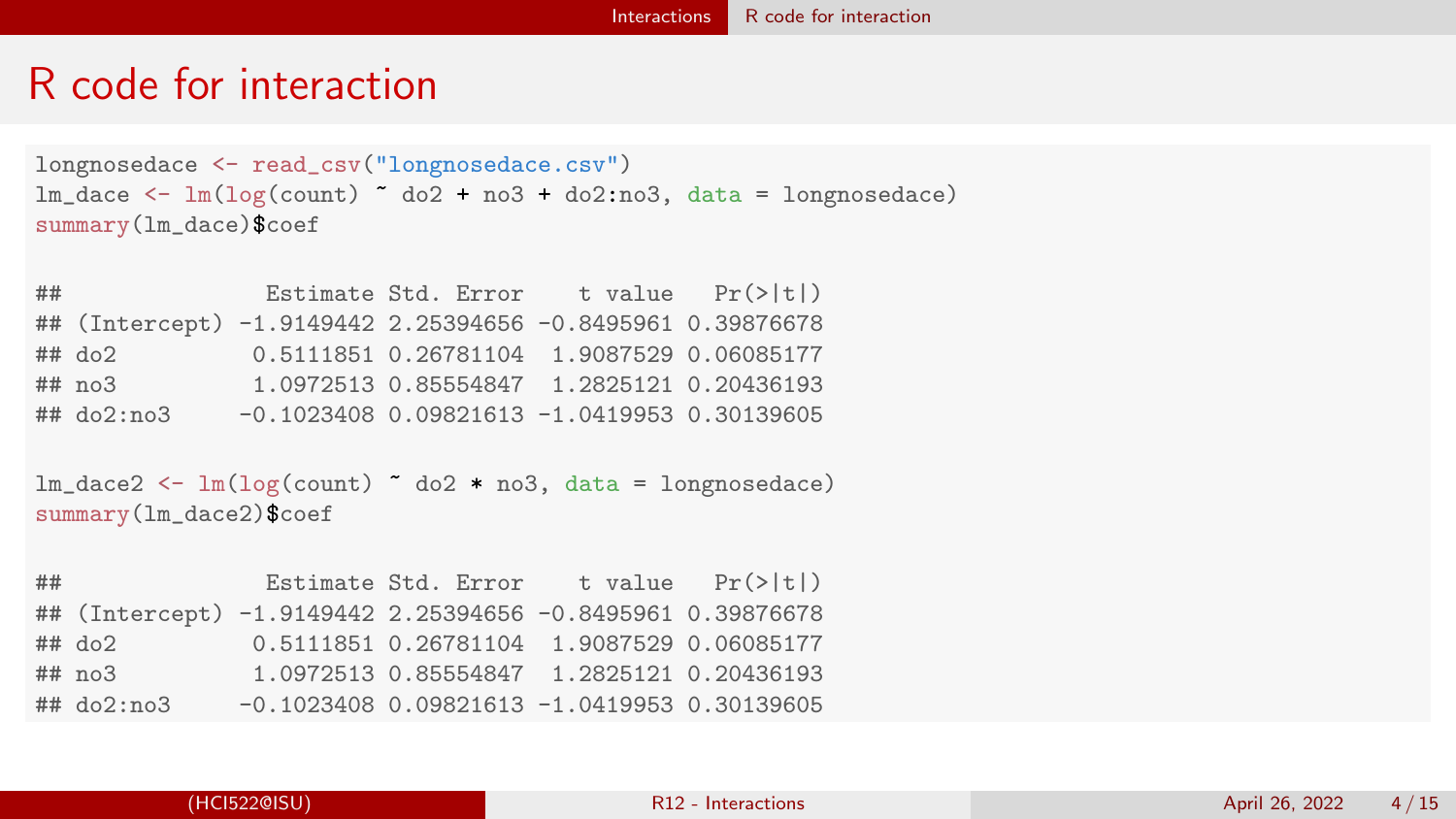#### R code for interaction

 $glm\_dace \leq glm$ (count  $\degree$  do2 + no3 + do2:no3, data = longnosedace, family = poisson) summary(glm\_dace)\$coef

## Estimate Std. Error z value Pr(>|z|) ## (Intercept) -0.2297477 0.41254423 -0.5569044 5.775927e-01 ## do2 0.3883040 0.04764847 8.1493475 3.658932e-16 ## no3 1.2056535 0.13101995 9.2020603 3.511513e-20 ## do2:no3 -0.1171250 0.01504934 -7.7827322 7.097476e-15

 $glm_dace2 \leq glm(count \sim do2 * no3, data = longnosedace, family = poisson)$ summary(glm\_dace2)\$coef

## Estimate Std. Error z value Pr(>|z|) ## (Intercept) -0.2297477 0.41254423 -0.5569044 5.775927e-01 ## do2 0.3883040 0.04764847 8.1493475 3.658932e-16 ## no3 1.2056535 0.13101995 9.2020603 3.511513e-20 ## do2:no3 -0.1171250 0.01504934 -7.7827322 7.097476e-15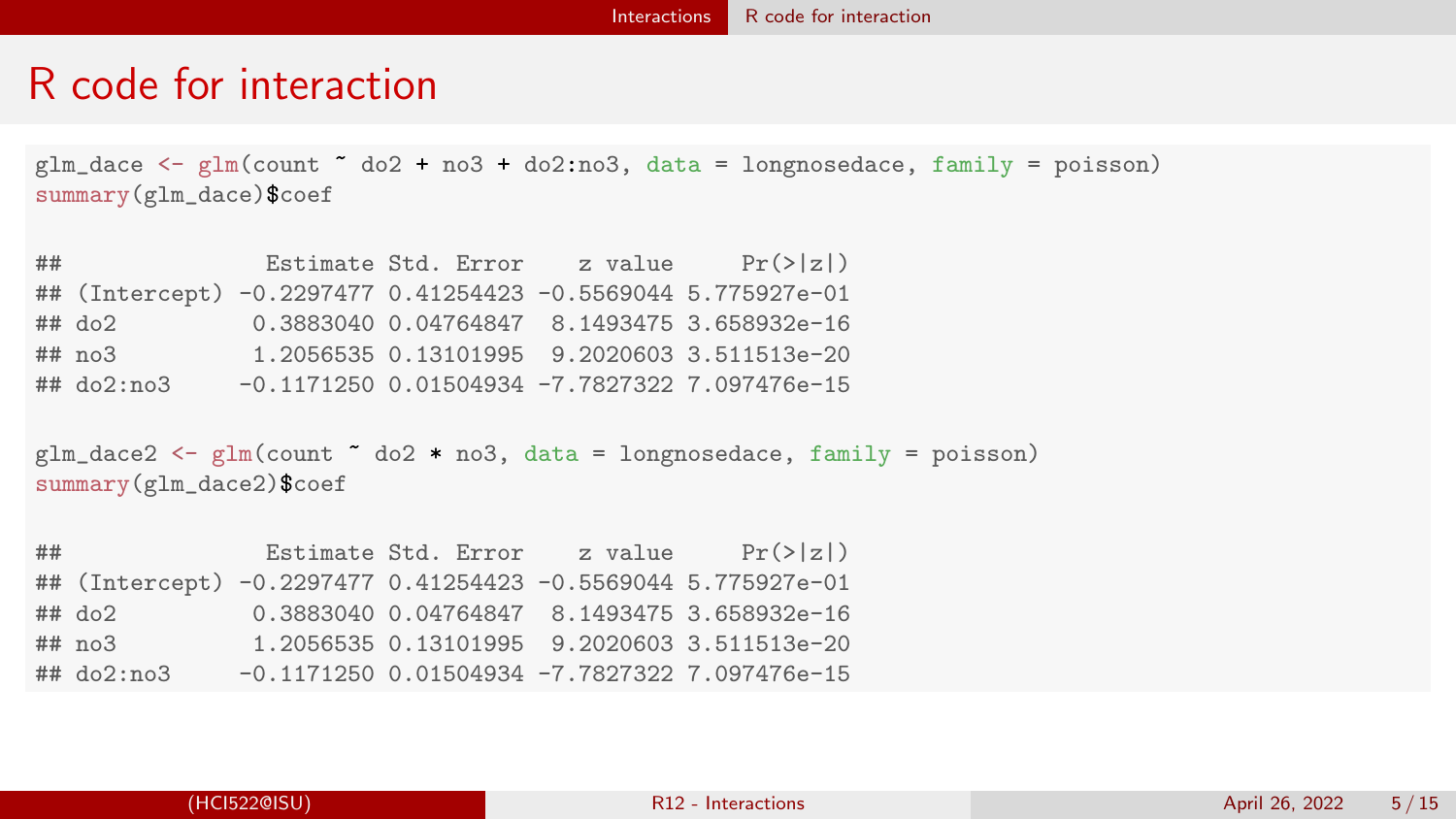### <span id="page-5-0"></span>F-test or Chi-squared test to help assess the need for an interaction

```
lm dace \leq lm(log(count) \degree do2 * no3, data = longnosedace)
drop1(lm_dace, test="F")
## Single term deletions
##
## Model:
## log(count) ~ do2 * no3
\# Df Sum of Sq RSS AIC F value Pr(>F)<br>\## <none> 81.141 20.831
## <none> 81.141 20.831
## do2:no3 1 1.3984 82.540 19.975 1.0858 0.3014
glm_dace \leq glm(count \leq do2 * no3, data = longnosedace, family = poisson)
drop1(glm_dace, test="Chi")
## Single term deletions
##
## Model:
\# count \degree do? * no3
## Df Deviance AIC LRT Pr(>Chi)
## <none> 2310.6 2646.6
## do2:no3 1 2375.8 2709.9 65.273 6.521e-16 ***
## ---
## Signif. codes: 0 '***' 0.001 '**' 0.01 '*' 0.05 '.' 0.1 ' ' 1
```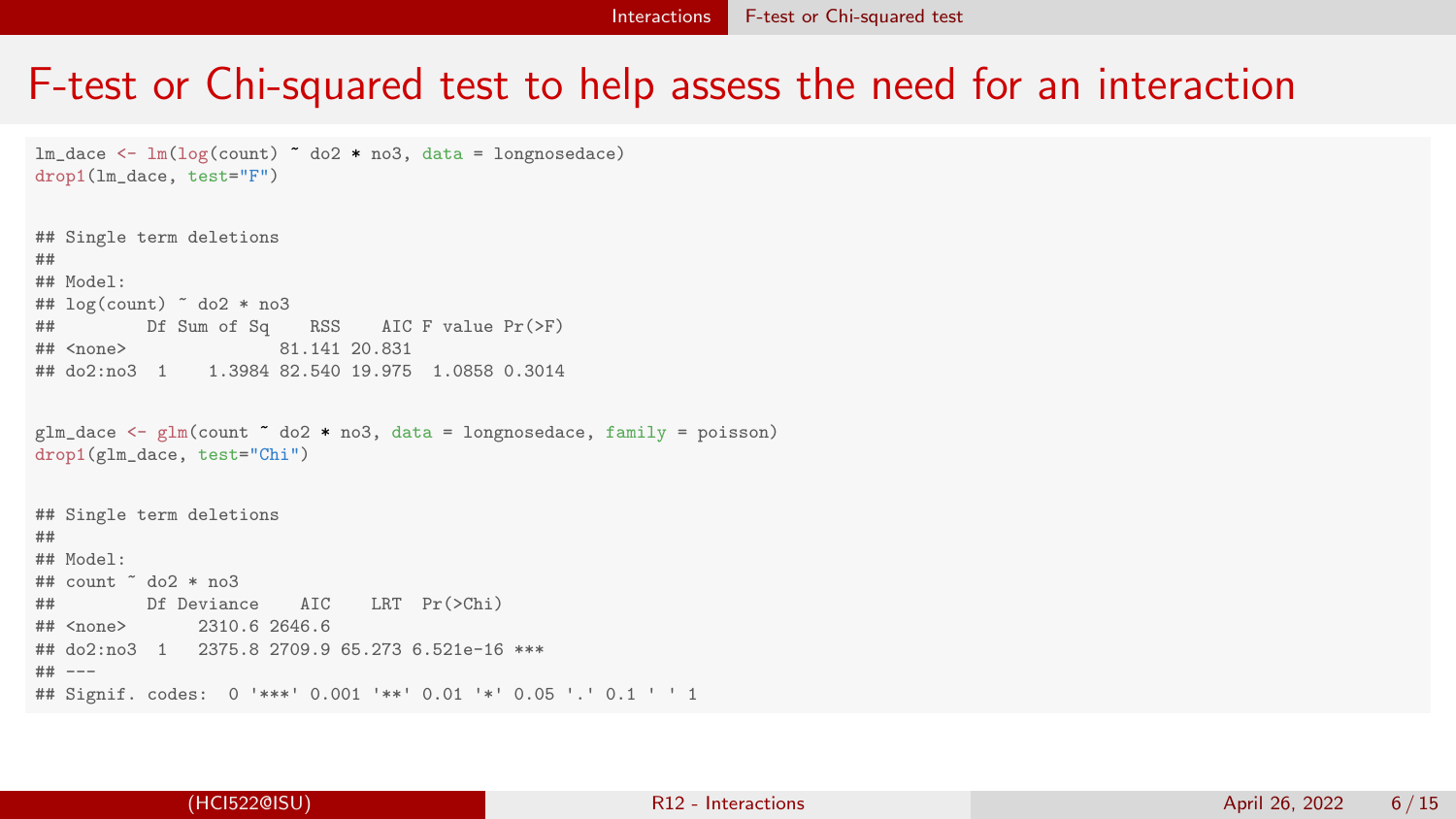#### F-test or Chi-squared test to help assess the need for an interaction

glm breaks  $\leq$  glm(breaks  $\tilde{a}$  wool\*tension, data = warpbreaks, family = poisson) summary(glm\_breaks)\$coef

| ## (Intercept) |  |                                                                                                                                                                                                                                                                                                                                                                                     |
|----------------|--|-------------------------------------------------------------------------------------------------------------------------------------------------------------------------------------------------------------------------------------------------------------------------------------------------------------------------------------------------------------------------------------|
| ## woolB       |  |                                                                                                                                                                                                                                                                                                                                                                                     |
| ## tensionM    |  |                                                                                                                                                                                                                                                                                                                                                                                     |
| ## tensionH    |  |                                                                                                                                                                                                                                                                                                                                                                                     |
|                |  |                                                                                                                                                                                                                                                                                                                                                                                     |
|                |  |                                                                                                                                                                                                                                                                                                                                                                                     |
|                |  | Estimate Std. Error z value $Pr(> z )$<br>3.7967368 0.04993753 76.029734 0.000000e+00<br>$-0.4566272$ 0.08019202 $-5.694172$ 1.239721e-08<br>$-0.6186830$ $0.08440012$ $-7.330357$ 2.295399e-13<br>$-0.5957987$ 0.08377723 $-7.111702$ 1.146202e-12<br>## woolB:tensionM 0.6381768 0.12215312 5.224400 1.747203e-07<br>## woolB:tensionH 0.1883632 0.12989529 1.450115 1.470263e-01 |

drop1(glm\_breaks, test="Chi")

```
## Single term deletions
##
## Model:
## breaks ~ wool * tension
## Df Deviance AIC LRT Pr(>Chi)
## <none> 182.31 468.97
## wool:tension 2 210.39 493.06 28.087 7.962e-07 ***
## ---
## Signif. codes: 0 '***' 0.001 '**' 0.01 '*' 0.05 '.' 0.1 ' ' 1
```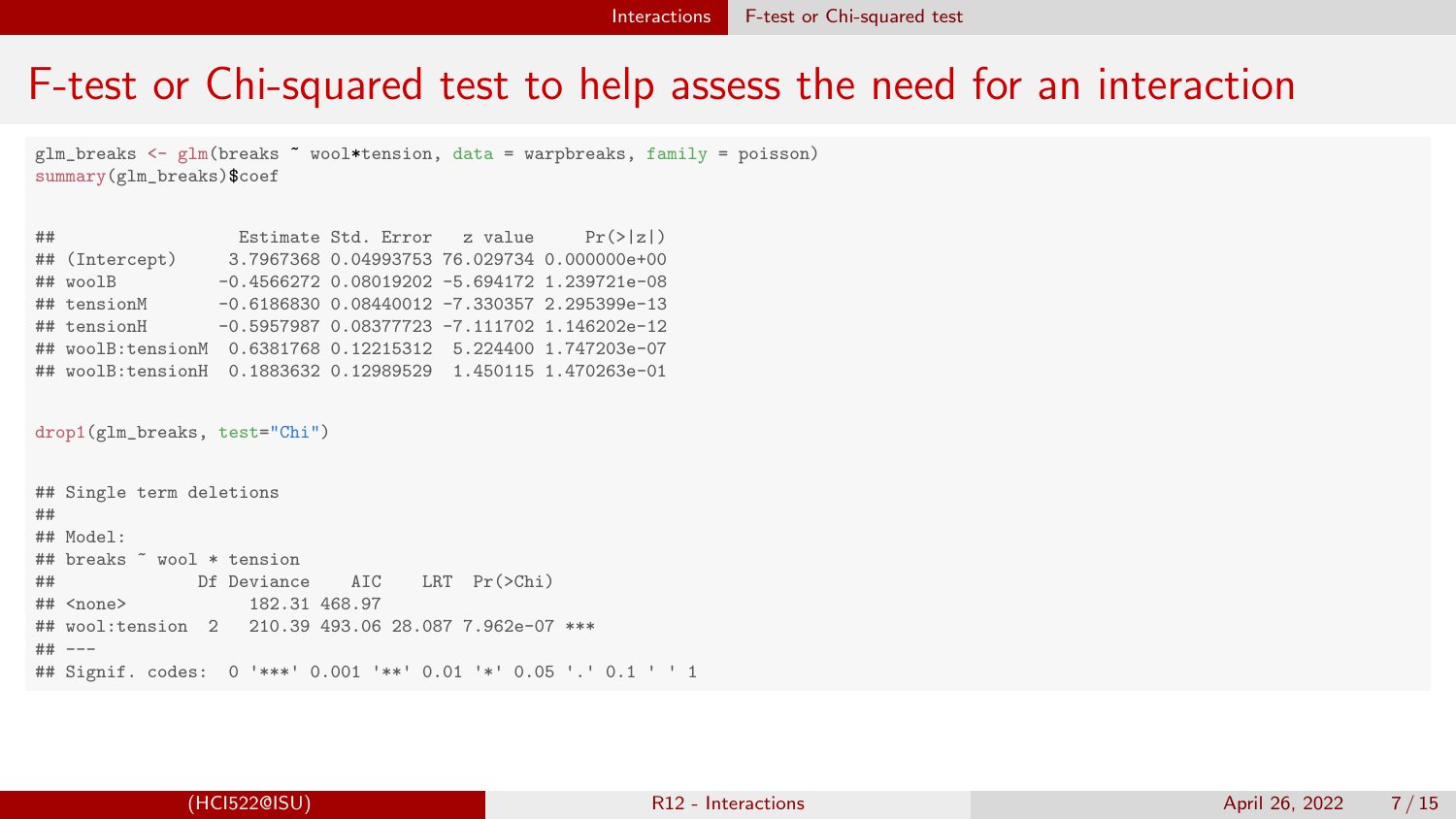#### F-test or Chi-squared test to help assess the need for an interaction

glm breaks  $\leq$  glm(breaks  $\tilde{a}$  wool\*tension, data = warpbreaks, family = poisson) summary(glm\_breaks)\$coef

| ## (Intercept) |  |                                                                                                                                                                                                                                                                                                                                                                                     |
|----------------|--|-------------------------------------------------------------------------------------------------------------------------------------------------------------------------------------------------------------------------------------------------------------------------------------------------------------------------------------------------------------------------------------|
| ## woolB       |  |                                                                                                                                                                                                                                                                                                                                                                                     |
| ## tensionM    |  |                                                                                                                                                                                                                                                                                                                                                                                     |
| ## tensionH    |  |                                                                                                                                                                                                                                                                                                                                                                                     |
|                |  |                                                                                                                                                                                                                                                                                                                                                                                     |
|                |  |                                                                                                                                                                                                                                                                                                                                                                                     |
|                |  | Estimate Std. Error z value $Pr(> z )$<br>3.7967368 0.04993753 76.029734 0.000000e+00<br>$-0.4566272$ 0.08019202 $-5.694172$ 1.239721e-08<br>$-0.6186830$ $0.08440012$ $-7.330357$ 2.295399e-13<br>$-0.5957987$ 0.08377723 $-7.111702$ 1.146202e-12<br>## woolB:tensionM 0.6381768 0.12215312 5.224400 1.747203e-07<br>## woolB:tensionH 0.1883632 0.12989529 1.450115 1.470263e-01 |

drop1(glm\_breaks, test="Chi")

```
## Single term deletions
##
## Model:
## breaks ~ wool * tension
## Df Deviance AIC LRT Pr(>Chi)
## <none> 182.31 468.97
## wool:tension 2 210.39 493.06 28.087 7.962e-07 ***
## ---
## Signif. codes: 0 '***' 0.001 '**' 0.01 '*' 0.05 '.' 0.1 ' ' 1
```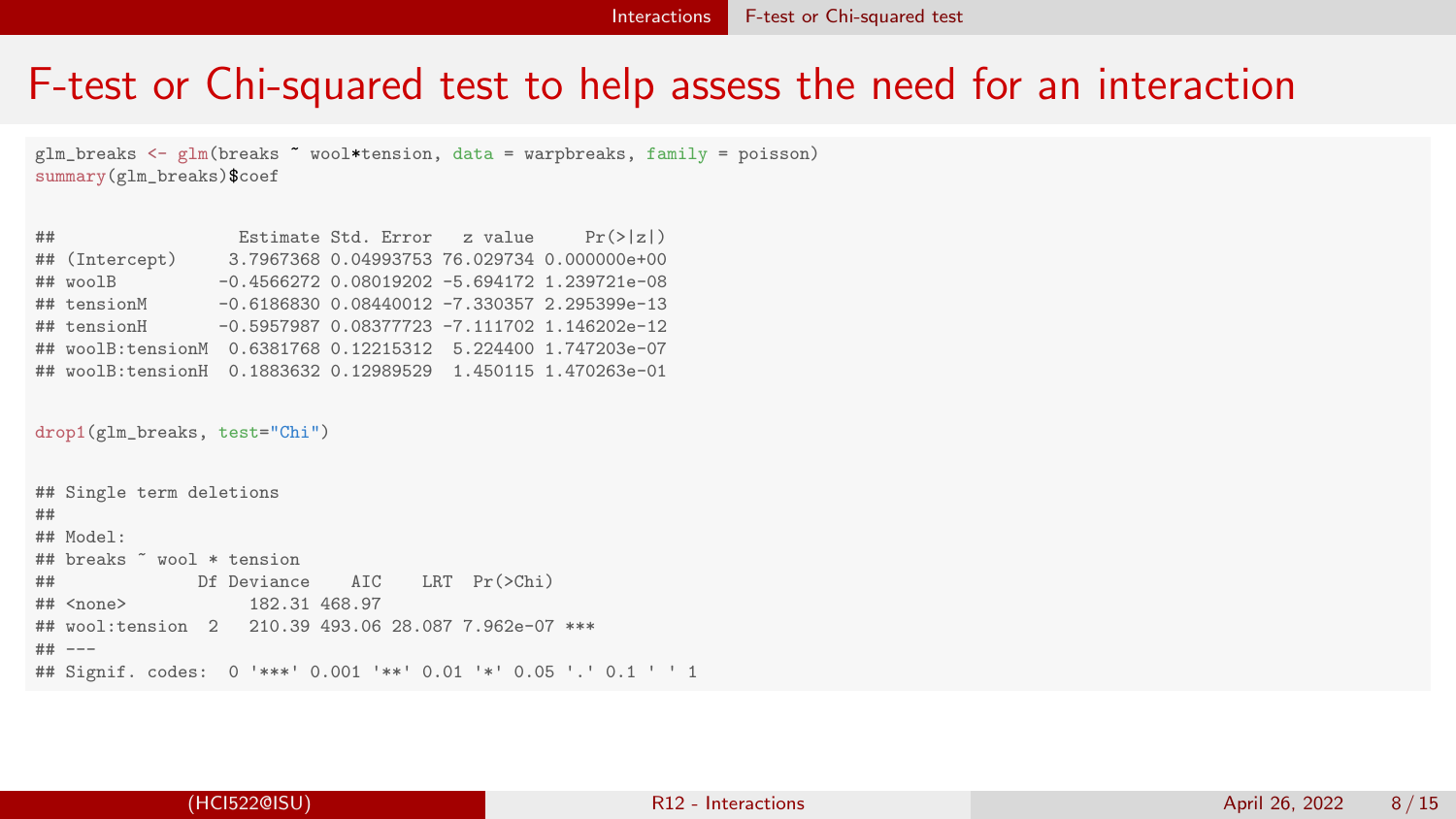#### <span id="page-8-0"></span> $No$  Interaction  $=$  Parallel Lines

A model without an interaction is often referred to as a main effects model. Models without an interaction result in parallel lines.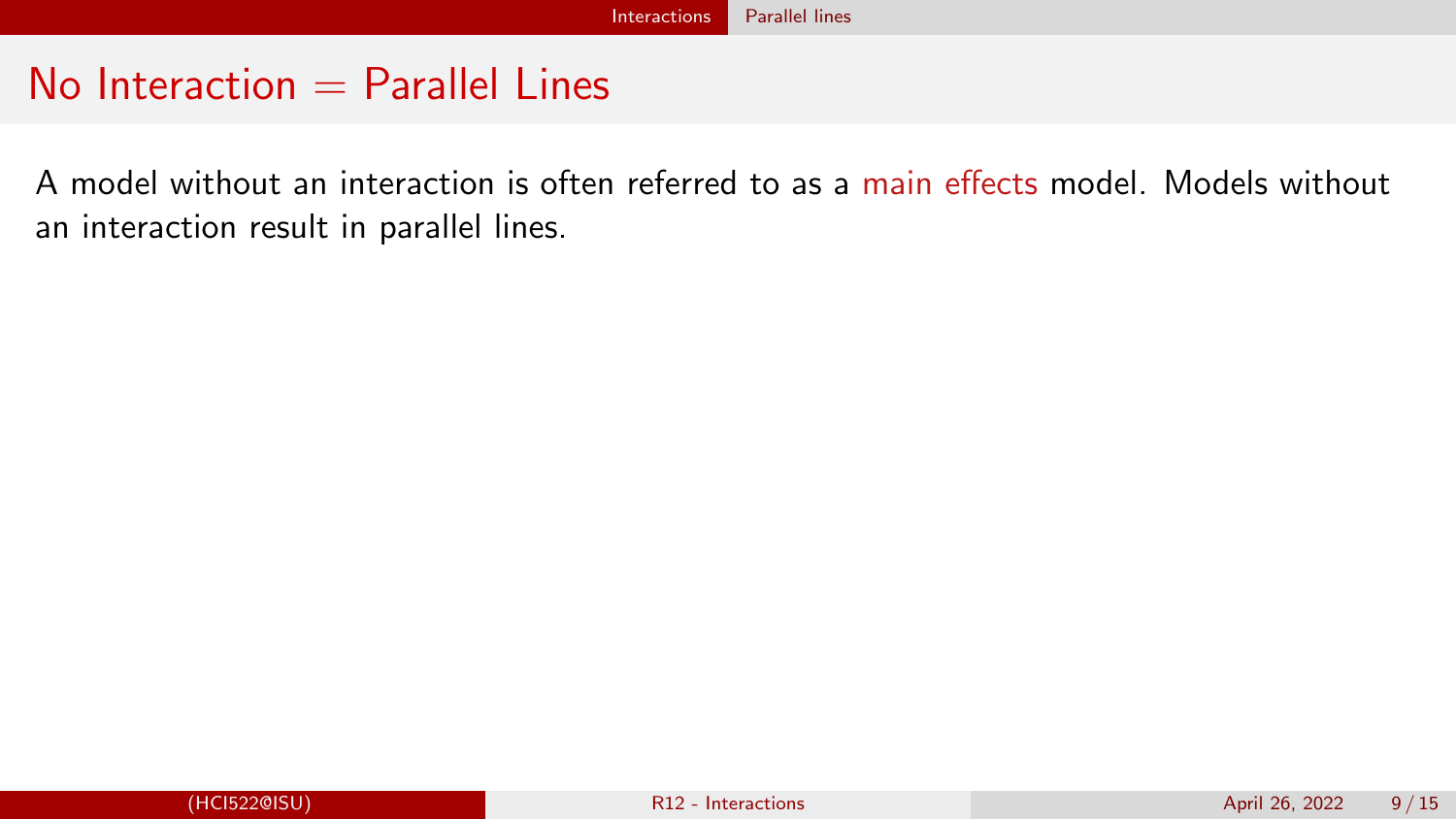[Interactions](#page-1-0) [Parallel lines](#page-8-0)

# No interaction

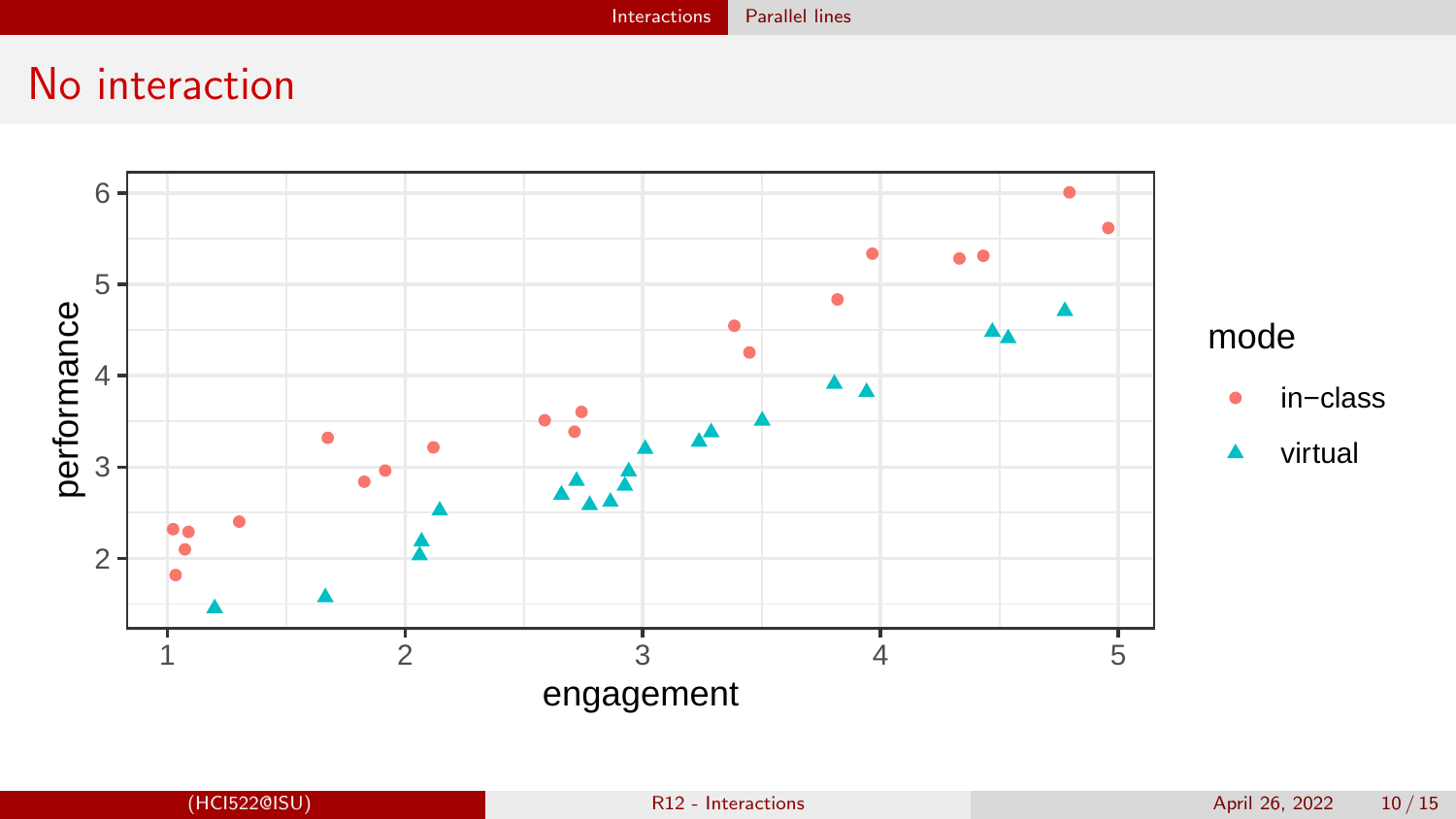# With interaction (extreme)

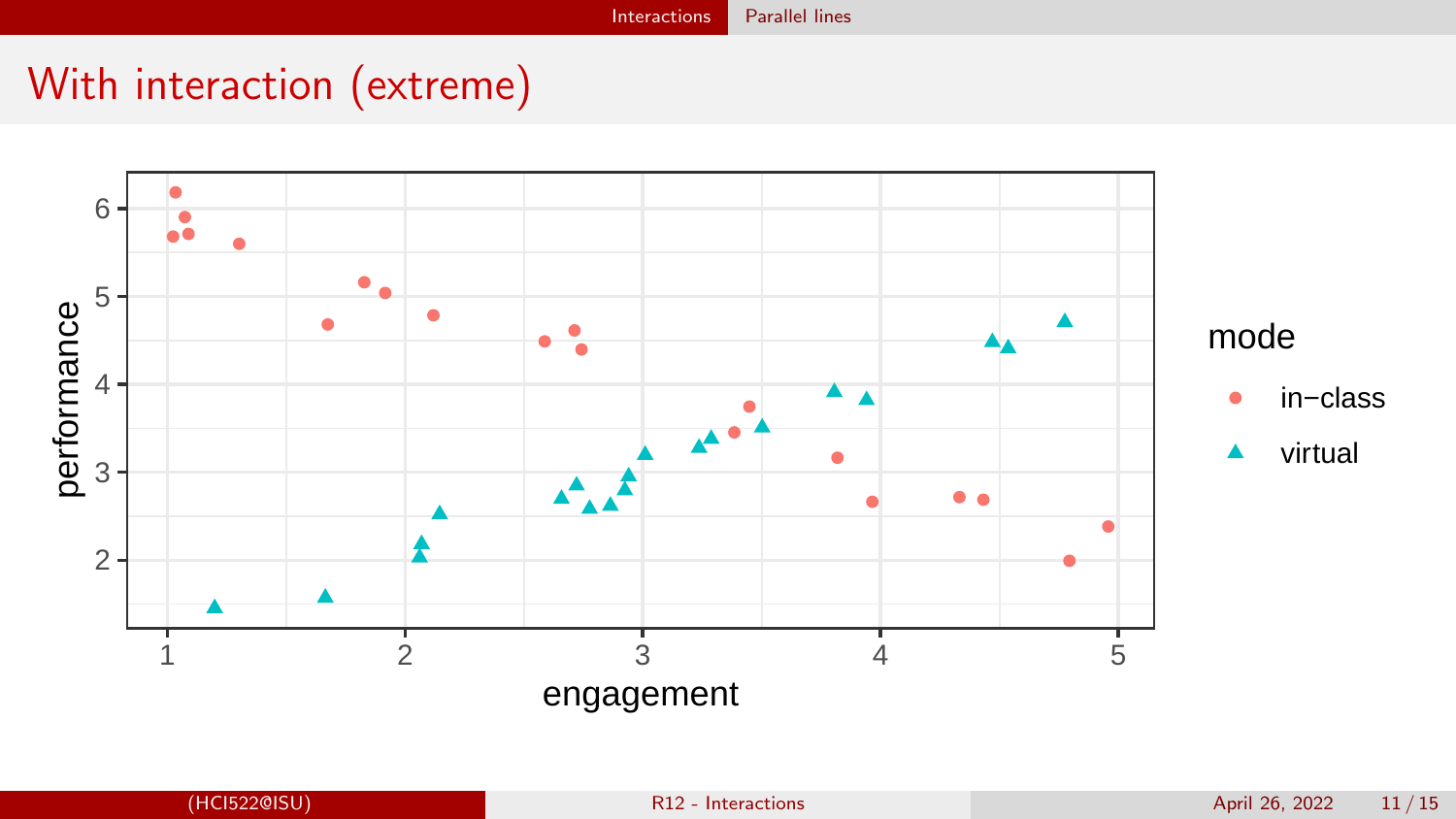# With interaction (not so extreme)

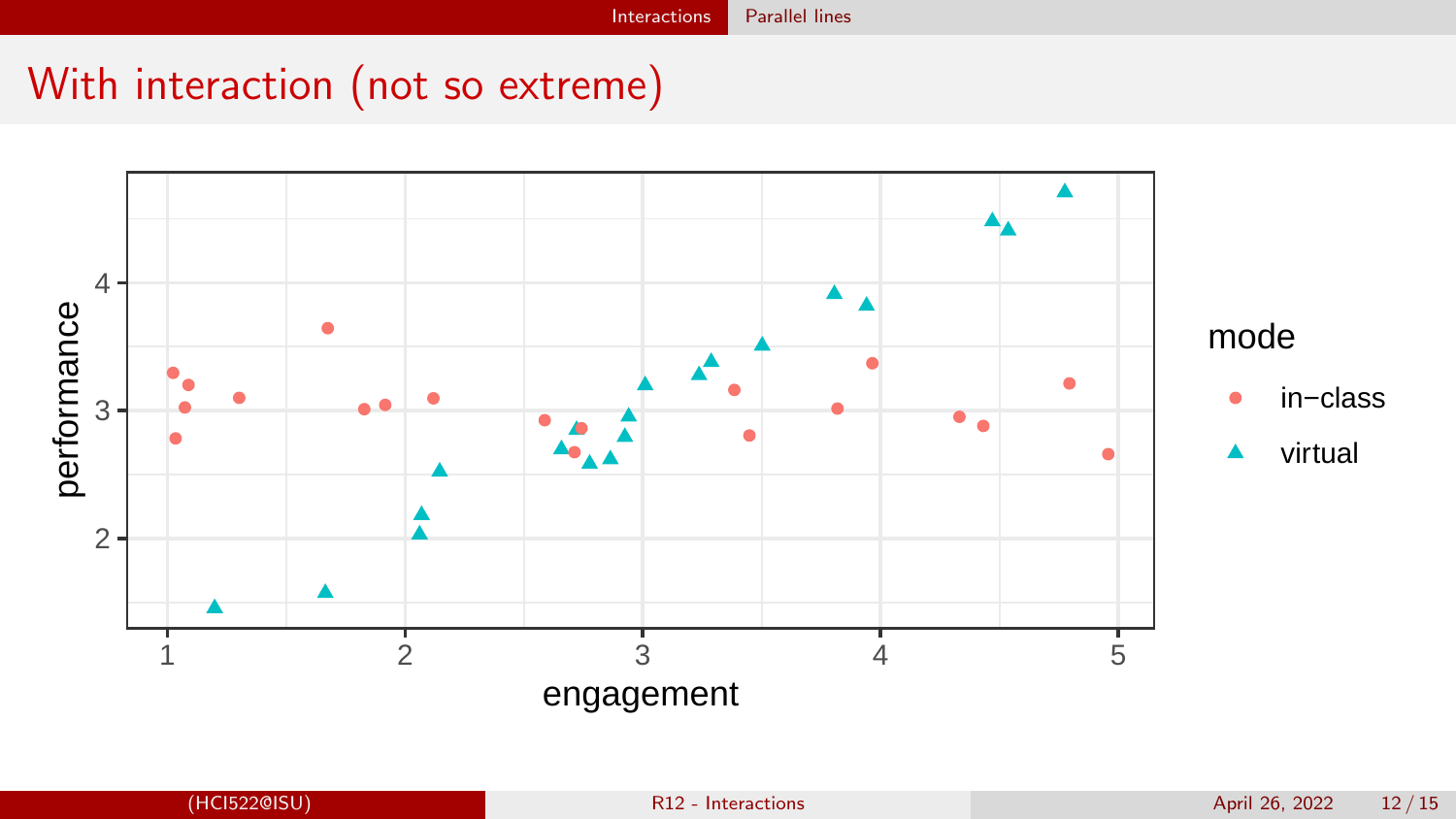# No interaction

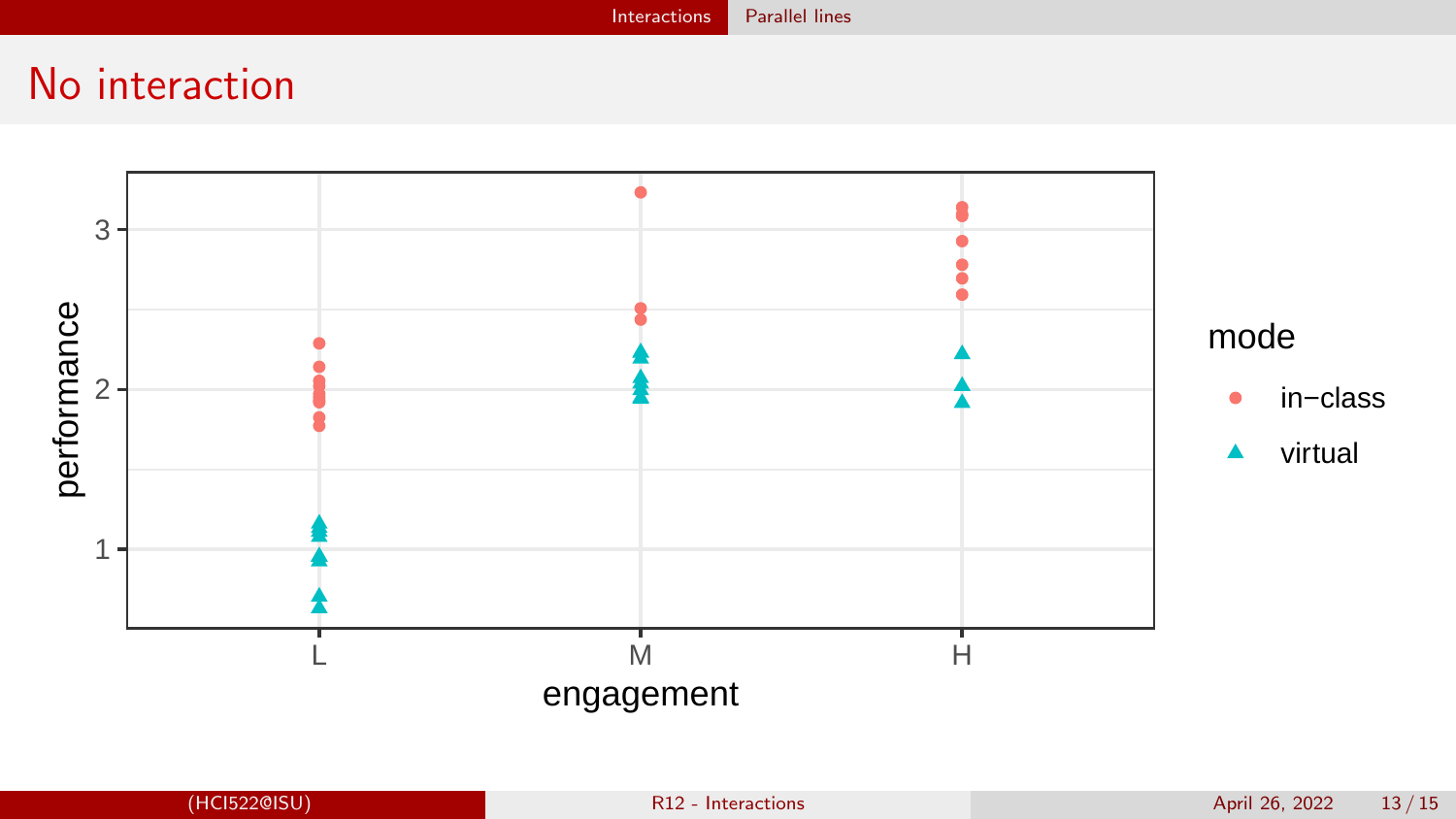# With interaction (extreme)